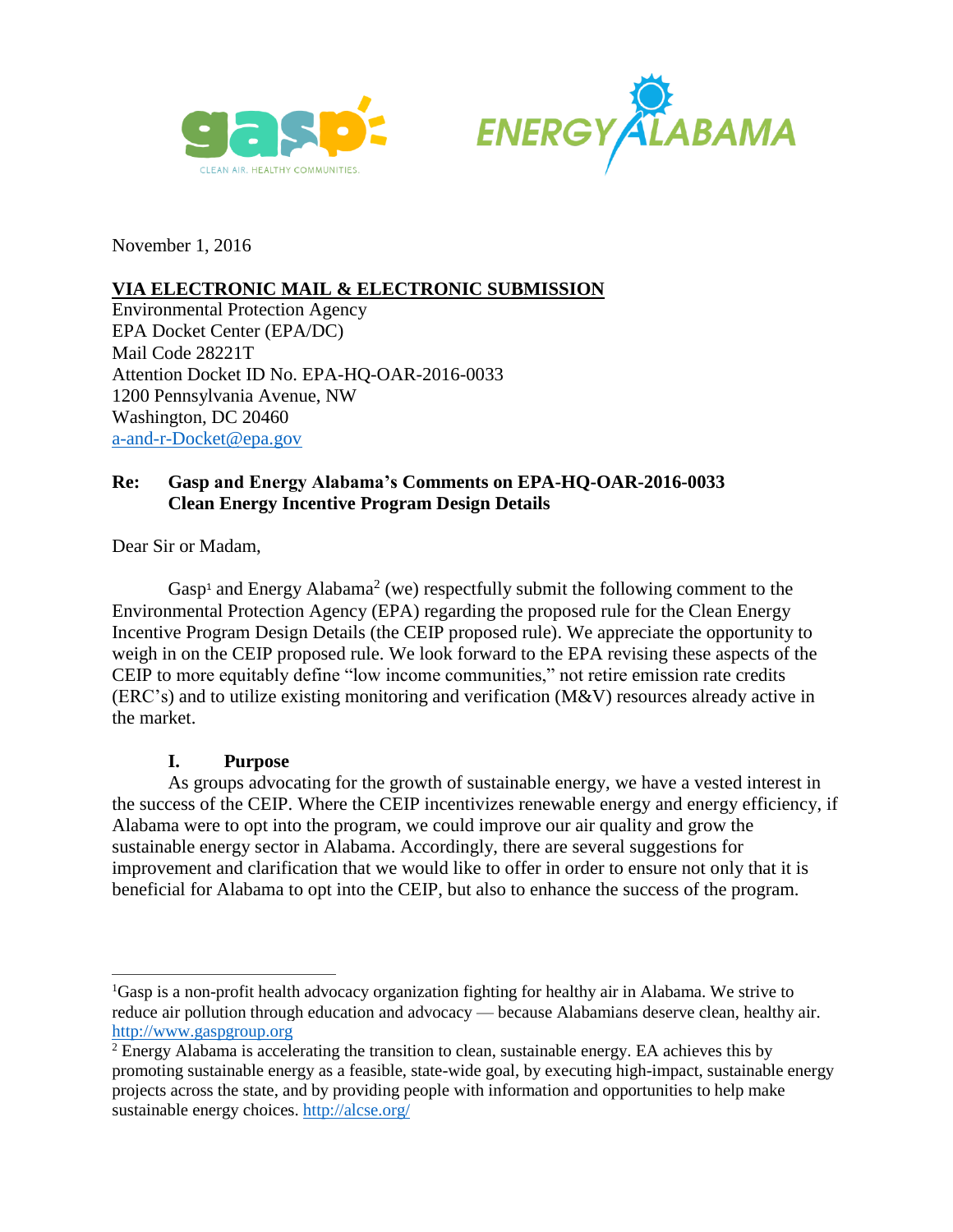#### **II. Low income communities should be defined at the household level.**

In the CEIP proposed rule, EPA gives guidance to states on how they might define a "low-income community." We agree that the state should consider a range of factors specific to the state that impact the energy burden on low income ratepayers. However, we also urge the EPA to narrow their definition to focus on household-based definitions instead of communitybased definitions of "low-income community."

The impact of the energy burden in Alabama on low income ratepayers is crucial to how a "low-income community is defined." For example, generally, Alabama has some of the highest electricity rates in the Southeast<sup>3</sup>. Similarly, it has been documented that in 2013, Alabamians spent four percent of the median household income on electricity bills<sup>4</sup>. Accordingly, it is imperative that when finalized, the CEIP's primary purpose is to improve energy efficiency for the housing where low-income ratepayers are spending almost four percent of their income paying for the electricity bills. Where the low-income portion of the CEIP was developed to help "overcome historical barriers to the development of energy efficiency projects in low-income communities,<sup>5</sup>" low-income electricity ratepayers in Alabama would surely benefit from the state opting into the CEIP and taking advantage of these programs under the CEIP.

Furthermore, where the CEIP's low-income prong is primarily focused on housing, EPA should narrow the definition of "low-income community" to focus on identifying the income status of households. Accordingly, EPA should not open the definition to consider geographic definition for low-income communities. There are various communities throughout Alabama (and across the U.S.) where people with varying incomes live in the same geographic area. The unintended consequence of broadening the definition of "low-income community" beyond the household definition would be that higher-income households within a "low-income community" defined by the geographic area could receive more of the projects and programs, thus not benefitting the low-income households. Two such definitions that could avoid this unintended consequence and that we recommend EPA list as presumptively approvable would be the Federal Poverty Guidelines and definitions used by states in their Weatherization Assistance Program.

Finally, EPA should prioritize the types of projects it awards in low-income communities. We support expanding the definition to include public school buildings, hospitals (or other, similar healthcare facilities), wastewater treatment plants and governmental buildings located within designated low-income communities. Because a household definition would not translate well to public buildings, a geographic definition could suffice for these buildings. However, in

 $\overline{a}$ 

<sup>&</sup>lt;sup>3</sup> "The average price paid by Alabama Power Company's residential ratepayers for electricity during the years 2008-2011 was approximately fourteen percent higher than the average price paid by the customers of investor-owned utilities in the other Southern states […] during the years 2008-2011, the customers of Alabama Power paid higher average residential bills and average commercial prices than customers of the three other sister utility companies owned by Southern Co. (Georgia Power, Gulf Power and Mississippi Power)." Schlissel, D., Somer A., "Public Utility Regulation Without the Public," (Mar. 1, 2013) *available at* [http://arisecitizens.org/index.php/component/docman/doc\\_view/948-arise-report-public-utility](http://arisecitizens.org/index.php/component/docman/doc_view/948-arise-report-public-utility-regulation-without-the-public-3-1-13?Itemid=44)[regulation-without-the-public-3-1-13?Itemid=44](http://arisecitizens.org/index.php/component/docman/doc_view/948-arise-report-public-utility-regulation-without-the-public-3-1-13?Itemid=44)

<sup>4</sup> Greater Birmingham Ministries, "What Public Service," (May 2015), *available at*  <http://gbm.org/what-public-service/>

 $\frac{5}{10}$  Clean Energy Incentive Program Design Details, 81. Fed. Reg. 206 (June 30, 2016) (to be codified at 40 CFR pt. 60) at 42960.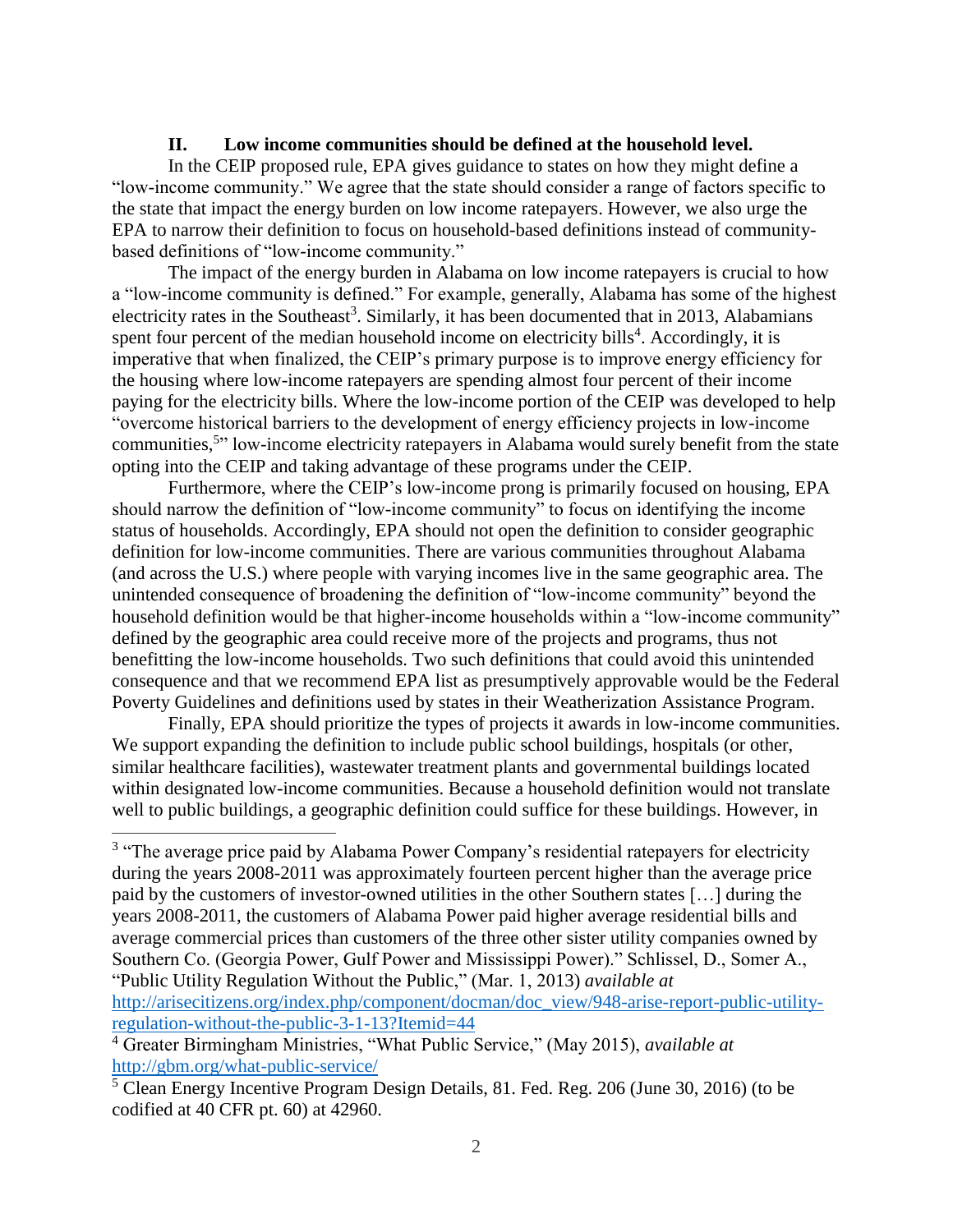order for the purpose of the CEIP to be fulfilled, projects improving the efficiency of the housing where low-income residents live (defined through a household, not geographic definition) should be the first priority. Projects that reduce electricity demand in public buildings within a lowincome community should be next in line.

## **III. ERC's should not be retired.**

In the CEIP proposed rule, EPA states that they "will retire matching allowances on ERC's that remain in each of the state's two reserves<sup>6</sup>." EPA reasons that "[s]uch retirement is appropriate given that the intent of the matching pool is to incentivize early actions in 2020 and 2021, and matching allowances and ERC's in this pool should not be available to aware to actions from 2022 onward, during the performance periods under the Clean Power Plan<sup>7</sup>."

It is unclear to us what will happen to unused allowances for a state opting into the CEIP. We would like to propose that unused ERC's will not be permanently retired, but will revert back into the state's budget to be reapportioned to projects during the compliance period. Although the CEIP encourages early action, we believe it would run afoul of the purpose of the CEIP to retire allowances for projects simply because they did not commence construction according to the timeline. However, we also agree with EPA's rationale, and suggest that EPA require performance assurances of eligible projects. In order to fulfill the purpose of the CEIP, projects must demonstrate that additional emissions reductions, that but for the CEIP awards would not have occurred, have actually been achieved.

### **IV. Existing energy evaluation, measurement and verification already available in the market should be used by the CEIP.**

The Guidance is currently written for those who understand EM&V, and may be unnecessarily complicated for air regulators who will be tasked with adopting the CEIP. We request that EPA adopt as a guiding principle that EM&V requirements for EE, while maintaining adequate rigor, should be practical and readily achievable by the full range of EE services and investments covered by states and utilities. This principle should recognize that the level of resources devoted to EM&V, and the stringency of EM&V requirements, should be commensurate with the magnitude of resulting CO2 reductions, relative to other measures, and the ability to reduce uncertainty with additional (or more complex or stringent) EM&V. We also request that the EPA accept EM&V that has been established by the federal government for other existing programs such as the Low Income Weatherization Assistance Program and deem these approaches to EM&V as presumptively approvable.

 $\overline{a}$ 

 $<sup>6</sup>$  <u>Id</u>. at 42952.</sup>

 $\frac{7}{10}$ . at 42952.